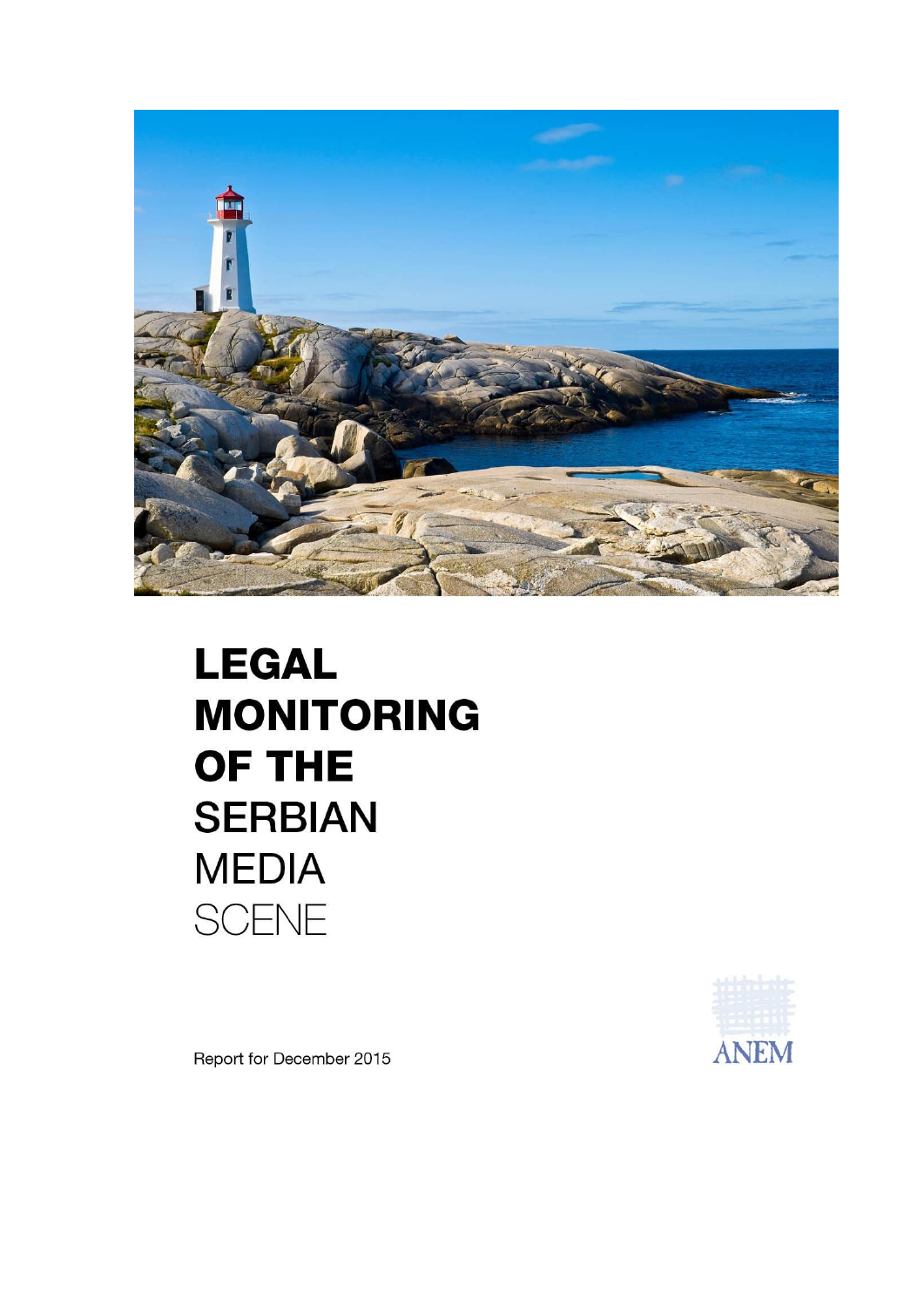## **SERBIAN MEDIA SCENE IN DECEMBER 2015**

December was marked by the scandalous statement made by the Defense Minister Bratislav Gasic, who told a crouching female reporter "I love these journalists who kneel so easily" and with the ensuing developments. Serbian PM Aleksandar Vucic reacted by saying that the Defense Minister would be sacked over the sexist comment – which is important, because it marks the beginning of a new climate in Serbia where sexist and discriminatory remarks are the cause of (at least) political accountability. The bad news is that Gasic was ultimately not dismissed.

What also wasn't good is that we have seen the inappropriate "secondary victimization" of the reporter that Gasic insulted. In a statement issued by the local committee of the SNS in Krusevac, she was accused of "being instrumentalized to provoke the Minister for a fee". She was also exposed to a barrage of insults, harassment and threats on the social networks. While SNS has distanced themselves from the statement of their Krusevac committee, it became clear after Gasic's remarks that Serbia lacks the mechanisms of protection against the secondary victimization on social networks, which results in an increased sense of insecurity of journalists.

This case has laid bare a total absence of empathy and solidarity across the Serbian society. B92's legal team pressed criminal charges against the people responsible for the insults and harassment against the reporter on social networks. If the Prosecutor decided to initiate the proper proceedings, it would be the first case of "cyber harassment" of journalists to be prosecuted before a Serbian court of Law. That could, in turn, create, without lengthy and painstaking legal amendments, a mechanism for the protection of not only journalists, but also of everybody else exposed to secondary victimization on social networks.

Also in December, the Anti-Corruption Council issued a Report on the potential influence of public institutions on the media by the means of payment for advertising and marketing services. This is the third report of the same body related to the media sector. The previous ones were issued in September 2011 and February 2015. The Report relies on information collected by the Council from 124 state authorities, organizations, funds, public enterprises, companies with a majority share of the state, as well as from local government bodies. This information concerned marketing and advertising services, PR services, promotional and media campaign related services, making and administration of websites, sponsorships, donorships and business and technical cooperation with media, which services were contracted and performed between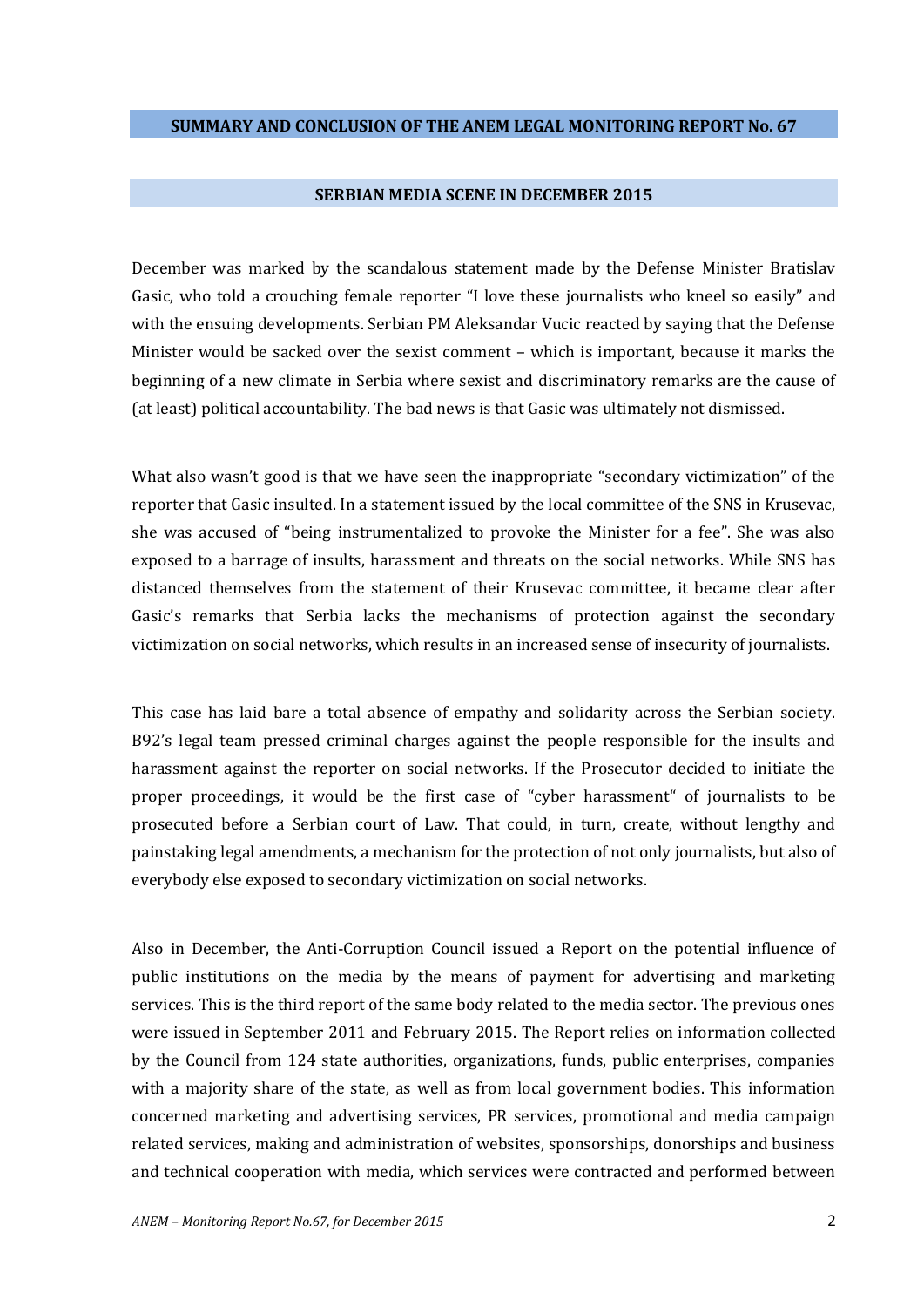2011 and 2014. An analysis of the records submitted has shown that 60,9 million euros were paid for the aforementioned services in the reporting period. If the sample were to be extended to the entire territory of Serbia, it is the Council's estimate that the actual cost is up to 800 million euros. Bearing in mind that the entire advertising market in the reporting period didn't exceed 160 million euros annually, one may infer that the public sector is the biggest media financier in Serbia and that the media providers rely for the most part on the public sector, as the most dominant player on the advertising market and media scene in Serbia as a whole.

In our Report we stress that the ban on direct budget financing of the media, mandatory privatization and project co-financing was supposed to enable public funds to finance content of public interest that are not necessarily commercial, instead of buying political influence in the sole interest of ruling oligarchies. The Report of the Anti-Corruption Council showed that the problem of buying influence on the public opinion with public resources for private interests to be a problem, which far direct budget financing of the media, as well as that improper influence is exerted in many other, creative ways. The recommendations of the Anti-Corruption Council insist on the creation of a legislative framework that would establish clear criteria for assessing the legitimacy and significance of public sector advertising, prohibit public enterprises from entering into sponsorship agreements and donating public money. The Council also proposed amendments to the legal framework that would exclude intermediary agencies from transactions related to the advertising of public agencies. We want to remind that, in our reports, we have often pointed to the need to regulate public sector advertising, both in the interest of transparent and responsible public expenditures, and for the purpose of nondiscriminatory treatment of the media as conveyors of advertising messages.

In the context of the Belgrade bid, where 23 million of a total of 45 million dinars were awarded to RTV Studio B, we also analyzed project co-financing. In that concrete case, the projects were assessed by a commission that didn't include representatives of major journalist and media associations, although the latter had duly sent their proposals for members. To make matters worse, one of the members of the commission was a journalist of the "lucky winner" – Studio B! The decision to award the funds was only formally explained and didn't elaborate on the reasons as to why certain projects were chosen. All of that is in direct contravention of the provisions of the Law on Public Information and Media. The amount of the funds that were allocated raises suspicions that the competition has been actually called only to award the money to the new owners of Studio B. Similar suspicions arose in relation to funds earmarked in Krusevac and Kragujevac. Namely, RTV Krusevac was sold for the amount of 14.000 euros to Radojica Milosavljevic and the same station, after it was privatized and with the new owner, received 2.100.000 dinars on the bid (slightly more than 17.000 euros). Of a total of seven projects on the Krusevac competition, four received funds, while TV Krusevac on its own received more money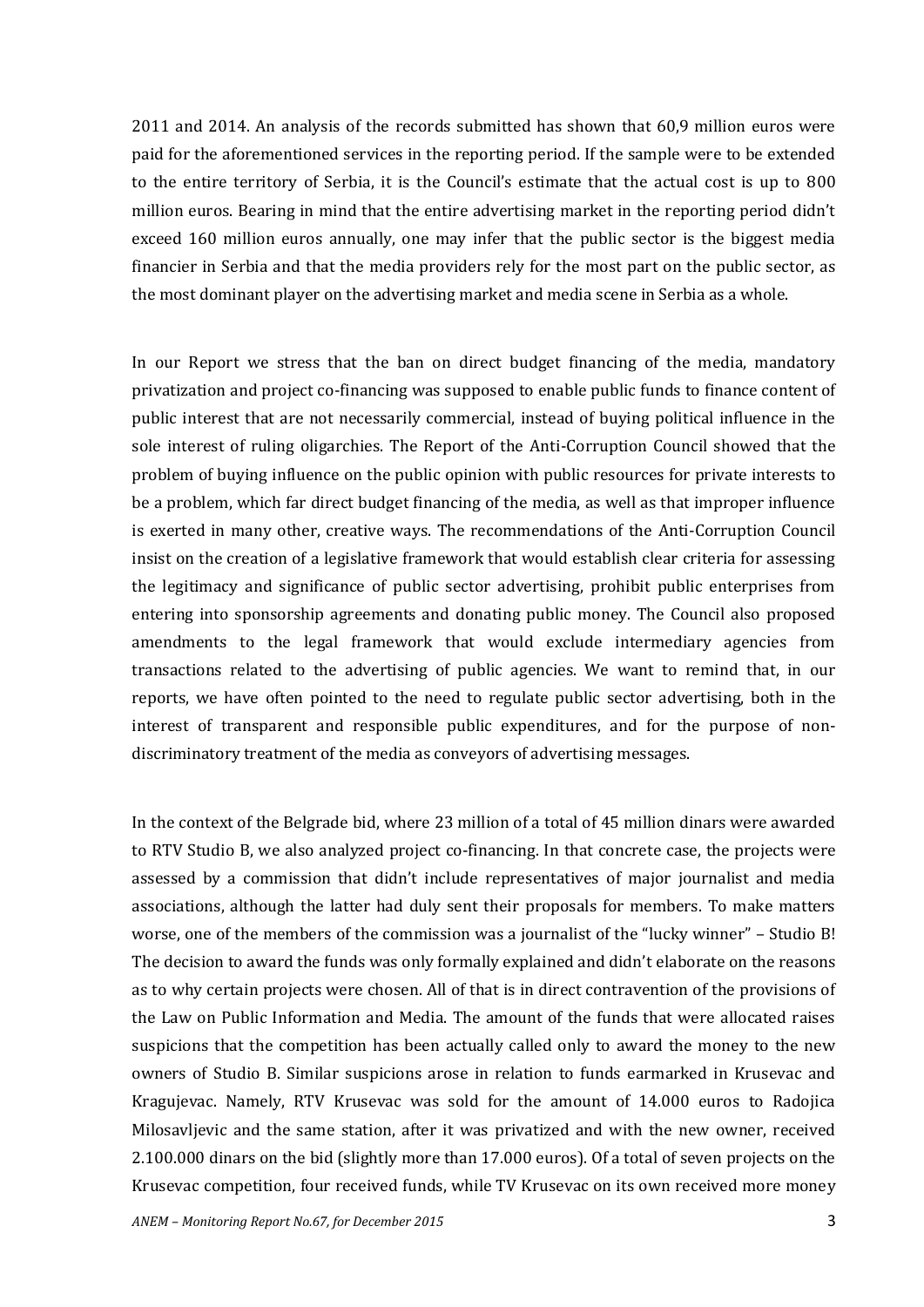than all the other participants combined. In Kragujevac, the competition was first called, then cancelled, only for RTV Kragujevac (that was also privatized and sold to Radojica Milosavljevic) to received 30 million dinars of subsidies, which is, again, in direct contravention of the Law on Public Information and Media.

In this Report we deal with the issue how to preserve project co-financing and at the same time prevent such intolerable practices. The solution could be to introduce penalties for the noncompliance by public authorities and especially non-compliance in relation to earmarking funds for project co-financing in the budget and calling public competitions. Furthermore, greater transparency should be enabled – from calling a public bid to passing a decisions – and especially introduce the obligation to release the minutes of expert commissions, in order to inform the public about the manner in which the latter have "measured" the public interest that was realized in concrete projects. Finally, the adequate evaluation of projects should be facilitated by standardizing public co-financing by having unified and more accurately formulated evaluation rules.

The Report also deals with the election of candidates for members of the Council of the Regulatory Body of Electronic Media (RBEM), in the context of the proposal by SNS MP Dusica Stojkovic made to the Culture and Media Committee, to table to Parliament a request for authentic interpretation of Article 11 of the Law on Electronic Media governing the procedure for the election of authorized members. Under the proposed authentic interpretation of that article of the Law, the organizations that belonging to a group of organizations that together constitute a single authorized proposer would be forced, barring an agreement to set forth the final proposal for two candidates for membership in the Council, to vote for one single candidate. Such an interpretation is problematic for several reasons. First, the above concept doesn't arise from the text of the Law. Each specific organization is entitled to propose two candidates and it's unclear why, if they are allowed to have two candidates, they should vote for a single one if they fail to reach an agreement as specified above. It seems that these organizations should have the freedom to choose the manner in which they will determine a proposal for the two candidates, instead of having such a way imposed upon them.

In the Part of the Report concerning the monitoring of the process of adoption of new laws we have analyzed the Amendments to the Law on Public Service Broadcasters and the Law on the Temporary Regulation of the Collection of the Fee for the Public Service Broadcaster. Under the said Amendments to the Law on Public Service Broadcasters, the latter will continue to be partially funded from the budget in 2016, namely for the performance of their core activity. Under the Law on the Temporary Regulation of the Collection of the Fee for the Public Service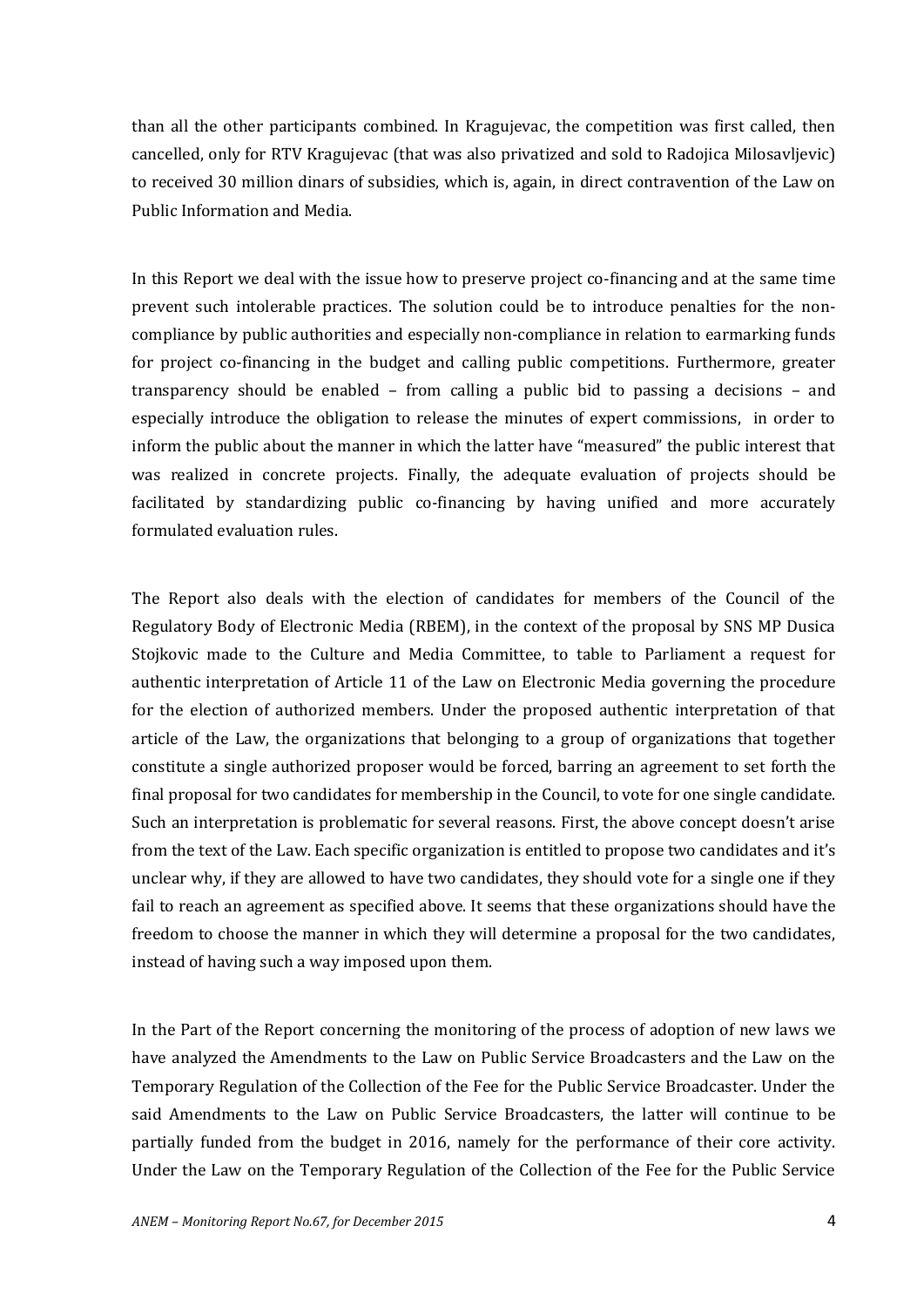Broadcaster, the fee will be paid through electricity operators. In addition to regulating the collection of the fee, the Law, in Article 9, specifies the amount thereof, setting it at 150 dinars. Several matters remained unclear after such an extension of budget financing of the core activity of the Public Service Broadcaster. First, it's not clear how the provisions of the Law on Public Service Broadcasters, which formerly enabled the budget financing of special public interestrelated goals, as well as how these amendments would affect the methodology of tracking the revenues and expenditures of PSBs. Second, what is purpose of the system of financing established by the Law on Public Service Broadcasters, if key parts thereof may be altered yearon-year, while extending, at the same time, the model of budget financing, which was scrapped, formally at least. Budget financing simply does not encourage financial discipline of PSBs and also facilitates undue pressure on editorial independence. Furthermore, the proposed concepts might cause practical problems and set PSBs further apart from a sustainable financing model.

In this Report we also deal with the audit performed by the Ombudsman in the Communal Police of the City of Belgrade, as well as with the one conducted by the Commissioner of Information of Public Interest and Personal Data Protection in the "Laza Lazarevic" Psychiatric Hospital, in relation to the unauthorized disclosure of data from that clinic on the air, on Pink Television.

In the part of the Report dedicated to the digitalization process, we have analyzed the decision of RBEM to discontinue the broadcasting of the Vojvodina PSB from the Avala allotment. In the part about privatization, we deal with the "elimination" of the Tanjug Public Company, as well as the fact that, almost two months after the expiration of the statutory term and the decision of the Government, Tanjug continues to operate unhindered, without any reaction whatsoever from state authorities.

In conclusion, at the very end of 2015, we have to point out to the following. The societal position and reputation enjoyed by media professional, and especially journalists, is so undermined that it fails to command the solidarity of part of the society, even in cases where these professionals and jouranlists are clearly exposed to threats, attacks or insults, while being further victimized on the social networks, where they are accused of being themselves to blame for the attacks, which they have supposedly stage-managed for money, provoked and the like. Such victimization after an attack or insult must be called what it actually is – a lynching attempt and harassment. Mechanisms must be put in place in order to protect the journalists from such practices. In the absence of such mechanisms, attacks on journalists and insults against them will remain unreported and merely a "grey number" hidden from the public, since the victims will be too afraid from renewed reprisal attempts at their security, including and especially on social networks. Nothing meaningful will probably change after the after the attack against